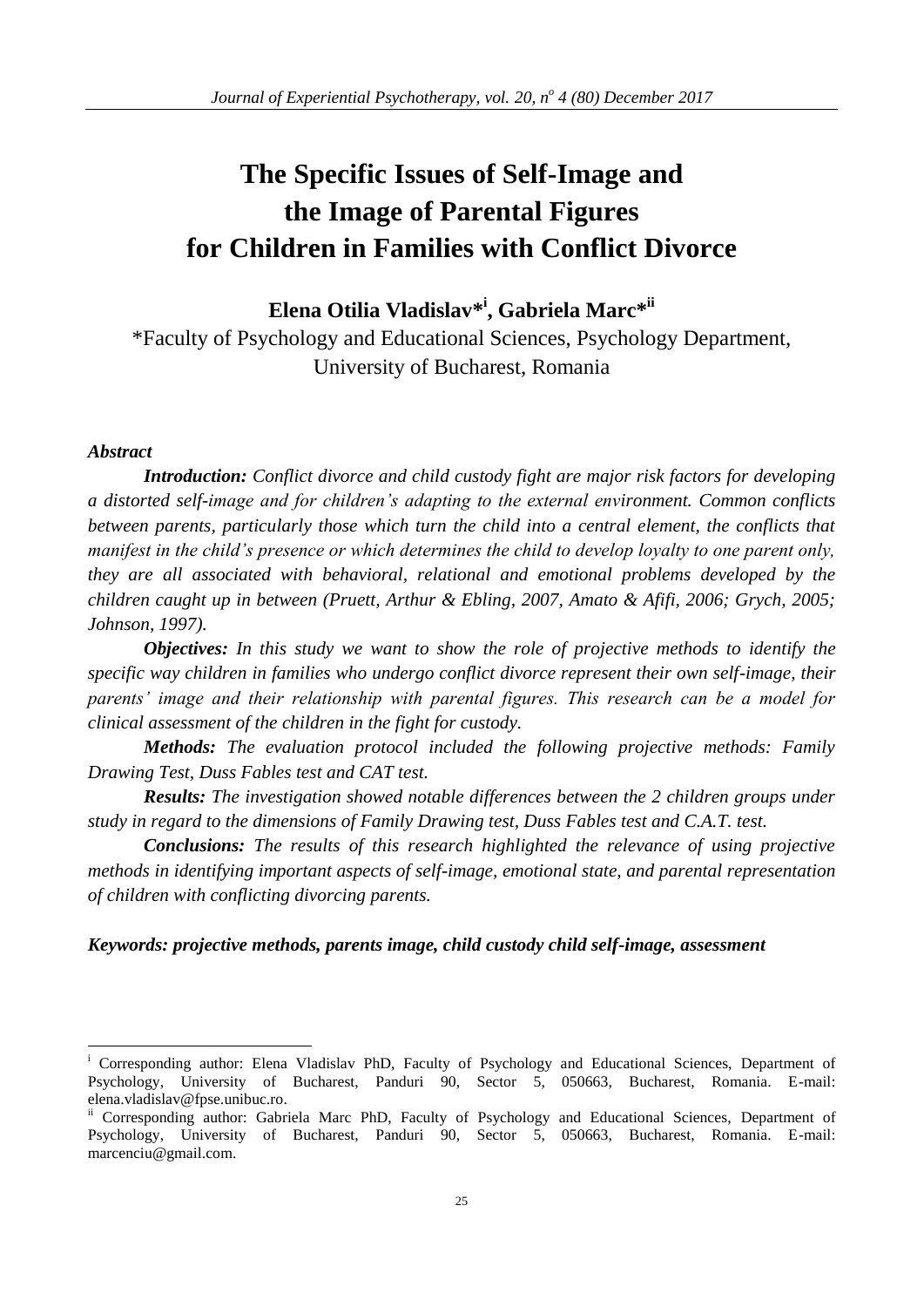#### **I. Introduction**

One of the most controversial areas of forensic psychology is child custody practice. The role of psychological testing in child custody evaluations is a topic of ongoing controversy. Numerous authors have criticized the quality of evaluations carried out in this area (Melton, Petrila, Poythress, & Slobogin, 1997; Melton, Weithorn, & Slobogin, 1985; O'Donohue & Bradley, 1999; Turkat, 1993). Complaints have included the lack of empirical methods, the inappropriate use of psychological tests, the improper use and interpretation of data, and the lack of usefulness to the court.

Brodzinsky (1993) and Melton et al. (1997) strongly criticized tests that are irrelevant to the legal issue and the routine use of personality tests and IQ in child custody evaluations, except where such testing can appropriately address special issues or apparent problems, such as to characterize the parent-child relationship or to determine the severity of a parent's depression and its ensuing impact on the child. According to them, routine administration of such tests, simply for the sake of testing, is inappropriate and it is important for evaluators to maintain an objective stance, to understand transference and countertransference issues, and to adhere to professional practice parameters.

In 1994, two professional organizations, American Psychological Association and Association of Family and Conciliation Courts made public child custody guidelines to promote proficiency in this area. According to American Psychological Association the guidelines for child custody evaluations in divorce stressed the need for multiple methods of data collection; cautioned against over-interpreting or inappropriately interpreting assessment data in the custody evaluation process; and emphasized the primacy of parenting capacity, the psychological and developmental needs of the child.

Conflict divorce and child custody fight are major risk factors for developing a distorted self-image and for children's adapting to the external environment. Common parental conflicts, especially those which place the child as a central element, which is manifested in the child's presence or which determines the child to develop loyalty to one parent only, are associated with behavioral, relational and emotional problems.

The complexity of cases involving child custody ordinarily requires a trustworthy approach with the aim of communicating a reliable, objective and relevant assessment.

Psychologists appointed to conduct the clinical evaluation of children whose parents are in the process of obtaining custody will be interested both in evaluating the direct relationship between the child and the parents and in evaluating children's relationship needs and their perceptions regarding their parents. While the interview emphasizes what the child can declare, the projective methods help the child express his/her deeper beliefs.

In a critical review of child custody evaluation reports, a study of 52 reports, Bow& Quinnell (2002) suggested that for adult personality assessment, objective tests were preferred over projective measures. The Comprehensive System (Exner, 1993) was preferred over other Rorschach scoring methods by the majority of those participants using the test. Sentence Completion was the next most commonly used projective instrument (40%), followed by the Thematic Apperception Test (TAT) and Human Figure Drawing (HFD), each used by 20% of study participants. For child assessment projective personality measures were used slightly more often than objective tests with children; those who used projective measures preferred the Rorschach Ink Blot Test, Roberts Apperception Test, and Family Drawings, all of which were reportedly used by 27% of those participants who reported using projective measures.

In conclusion, even in child assessment the objective tests are preferred over projective measures. The projective methods are very useful tools in achieving interaction with children and facilitating selfdevelopment and expressing their view on the situation caused by their parents' divorce.

# **II. Objectives**

Although projective techniques continue to be widely used in clinical and forensic settings, their scientific status remains highly controversial. In this study we want to show the role of projective methods to identify the specific manner in which children in families with conflict divorce represent their selfimage, parents' image and the relationship with parental figures.

### **III. Methods**

We evaluated 80 children aged 6 to 10 years, divided equally into two groups:

1. The group of children from families in divorce and who were recommended to the authors by the court mainly focused in custody proceedings (22 boys and 18 girls).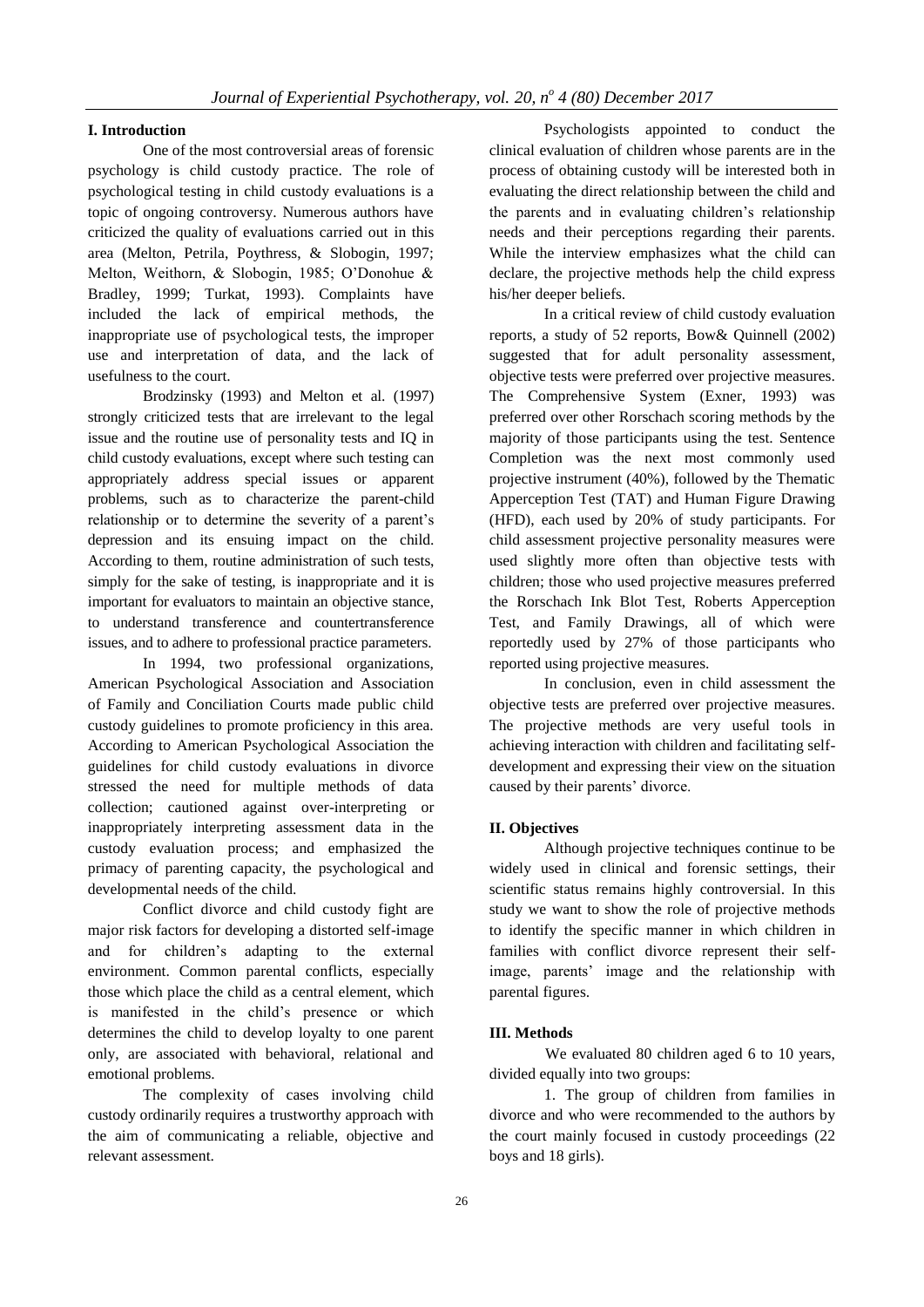2. The group of children from intact families (24 boys and 16 girls). The children were randomly selected from several schools in Bucharest.

All subjects were evaluated by the authors of the study during two meetings using the following projective tests: The Family Drawing Test, The Duss's Fables Test and C.A.T according to the standardized instructions. Their stories were tape-recorded and then transcribed. The interpretation of the tests was done independently by each author. Only common results were taken into account in the statistical analysis.

For the Family Drawing Test we used the quotation sheet of Colette Jourdan-Ionescu and Joan Lachance (2000), for the Duss's Fables Test we used the Handbook of Louise Duss (1971) and for the C.A.T. test we used Leopold Bellak's quotation sheet (1992).

**For the Family Drawing test, the following dimensions were scored depending on presence or absence:**

- **Family Image**: Real, Regressive, Ideal
- **Identification**: Mother, Father, Child, Other
- **Valorization**: Mother, Father, Child, Other
- **Devaluation**: Mother, Father, Child, Other
- **Relationship with the mother**: Close, Remote, Rejection of the mother
- **Relationship with the father**: Close, Remote, Rejection of the father

**Related to the Duss's Fables test, the following dimensions were scored depending on presence or absence:**

- Autonomy, Dependence, Inability/ Fear of being wounded, Abandonment
- Preference for the Father, Preference for the Mother, Rejection from parents, Jealousy of the parental couple
- The weaning complex, The mother's rejection, The father's rejection, Self-rejection
- Fear of punishment/ guilt, Fear of being aggressed
- The Oedipus complex.

**Related to the C.A.T. test, we scored the following dimensions by frequency:**

- **The needs of the hero**: oral, anal, regressive, cleaning, of growth, of autonomy, of aggression, of self-aggression, of safety, of playing, of knowledge, of domination, of friends, affection, receiving help, help the other, opposition, dependence.
- **The anxieties of the hero**: monsters, being killed, deprivation, loneliness, abandonment,

helplessness/ being hurt, sickness, rejection, punishment.

- **Defensive mechanisms**: denial, regression, avoidance.
- **Mother's representation**: absent, nourishing, affectionate/ supportive, domineering, aggressive.
- **Father's representation**: absent, nourishing, affectionate/ supportive, domineering, aggressive.
- **Emotional states**: sadness, happiness.

The dimensions under examination in the children's stories were as follows: main themes (according to Russ' classification of affection-oriented themes, Russ, 1985); the hero's main needs and instinctual drives, the view on the environment, parental relations, main conflicts, nature of anxieties, main defense mechanisms, nature of conflicts, and the end of the stories (according to Bellak's interpretation sheet, Bellak, 1992).

The nature and the frequency of each dimension have been surveyed/ examined depending on the story of each subject.

#### **IV. Results and discussion**

All results obtained after scoring the tests given to both subject groups were worked through with the SPSS program. In order to examine the main differences in the stories across the two groups, a quantitative and qualitative analysis was completed.

Frequencies for each dimension of the tests were compared across groups using T-test analyses of variance to determine whether children with a history of divorce could be differentiated from children without history of divorce. According to the descriptive statistical analysis (average, standard deviation, normality of distribution, homogeneity of variance), and to the T Test applied in order to compare the two groups, significant differences were registered between the groups  $(p<0.01/p<0.05)$  for several scores.

## **4.1.1. Results for Family drawing test**

Table 1. Differences between groups for each dimensions of the T Test - values and probabilities

| <b>Dimensions</b>                       | t-test   | $Sig.(2-tailed)$ |
|-----------------------------------------|----------|------------------|
| The family<br>representation            | 2.083    | $0.041*$         |
| <b>Devaluation the</b><br>mother/father | $-2.025$ | $0.046*$         |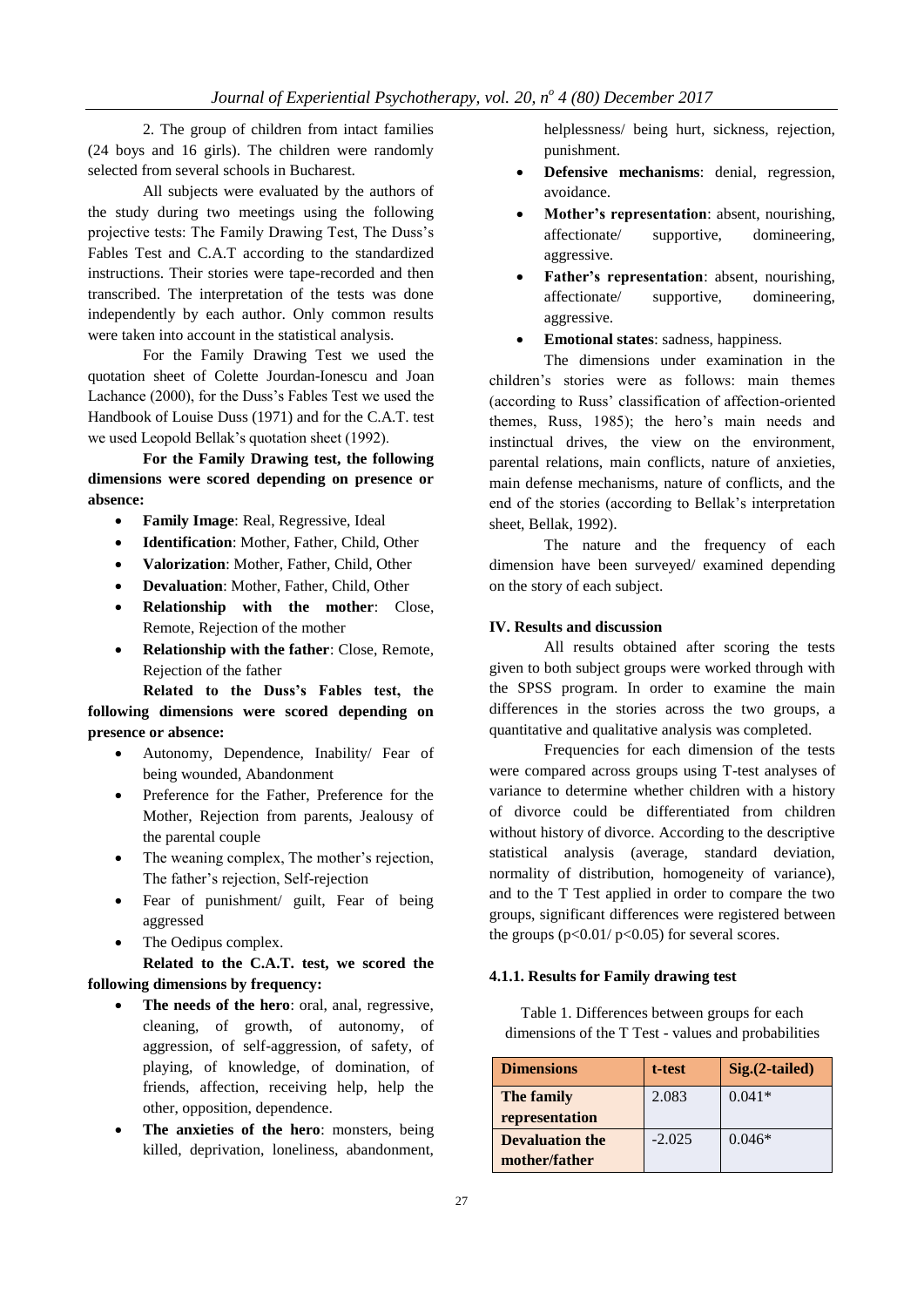| <b>Rejection of the</b> | 2.401 | $0.019*$ |
|-------------------------|-------|----------|
| father                  |       |          |

\*\* Correlation is significant at the level (2-tailed) p<0.01 \* Correlation is significant at the level (2-tailed) p<0.05

#### **4.1.2. Discussions for Family drawing test**

As far as the image of the family is concerned, in the case of children from divorced families predominate the drawing of the ideal family, while in the case of children from non-divorced children predominate the drawing of the real family. It appears that it is more difficult for children in families with divorce to accept the reality of the present family. The defensive mechanism of denial and avoidance appears. In children from divorced families, the devaluation of the mother and the devaluation of the father are significantly higher. The rejection of the father is significantly more important in children belonging to divorced families. It is noticed how the Family drawing test highlights in the case of these children their dissatisfaction with parental images and dysfunctional relationships: the alliance with one of the parents, the rejection of a parent.

The rejection of the father by children in divorce families are aspects found also by Spigelman, G., Spigelman, A., & Englesson, I. L. (1992). In their study divorce boys omitted their siblings suggesting more intensive sibling rivalry.

#### **4.2.1. Results for the Duss's Fables Test**

Table 2. Differences between groups for each dimensions of the T Test - values and probabilities

| <b>Dimensions</b>                     | t-test   | $Sig. (2 -$ |
|---------------------------------------|----------|-------------|
|                                       |          | tailed)     |
| <b>Dependence</b>                     | $-3.378$ | $0.001**$   |
| <b>Autonomy</b>                       | 2.283    | $0.025*$    |
| <b>Preference for father</b>          | $-2.230$ | $0.023*$    |
| Abandon                               | $-2.231$ | $0.022*$    |
| <b>Rejection from</b><br>parents      | $-2.504$ | $0.014*$    |
| <b>Jealousy to parental</b><br>couple | $-3.077$ | $0.003**$   |
| <b>Rejection of the</b><br>mother     | $-2.658$ | $0.010**$   |
| <b>Rejection of the father</b>        | $-3.059$ | $0.003**$   |
| Fear of punishment/<br>guilt          | $-3.907$ | $0.000**$   |

| <b>Fear of being</b> | $-3.424$ | $0.001**$ |
|----------------------|----------|-----------|
| aggressed            |          |           |

\*\* Correlation is significant at the level (2-tailed) p<0.01

\* Correlation is significant at the level (2-tailed) p<0.05

#### **4.2.2. Discussions for the Duss's Fables Test**

The tendency towards autonomy predominates in children with parents undergoing a conflicting divorce , whereas in the case of those who come from intact families, there predominates the tendency towards dependence on their parents. We can see here the distrust that the children of the first group have in their parental figures, and we assist at their disinvestment as figures that can provide safety, protection.

There is significantly greater abandonment in children in families with divorced parents. Mistrust seems to be greater in relation to the maternal figure. In the case of children in families with parents undergoing divorce, there predominates the preference for the father compared to those in the second lot.

Other dimensions that appear to be significantly more important in children in the first lot are the feeling of being rejected by their parents and jealousy toward the parental couple. In the case of children with divorcing parents, the mother's rejection and the father's rejection appear to be significantly more important.

Other dimensions significantly more present in children with divorcing families are the fear of punishment/ guilt and the fear of aggression. We can see how The Duss's Fables Test highlights the anxieties and insecurity of children in families with parents in conflict divorce.

# **4.3.1. Results for the C.A.T. test**

Table 3. Differences between groups for each dimensions of the T Test - values and probabilities

| <b>Dimensions</b>                             | t-test   | $Sig.(2-$<br>tailed) |
|-----------------------------------------------|----------|----------------------|
| The need of safety                            | 2.548    | $0.013*$             |
| The need of<br>dependence                     | $-5.667$ | $0.025*$             |
| The need for cleaning                         | $-2.073$ | $0.041*$             |
| The need to help other                        | $-2.496$ | $0.015*$             |
| <b>Deprivation anxiety</b>                    | $-2.232$ | $0.023*$             |
| <b>Anxiety helplessness,</b><br>of being hurt | 1.968    | $0.003**$            |